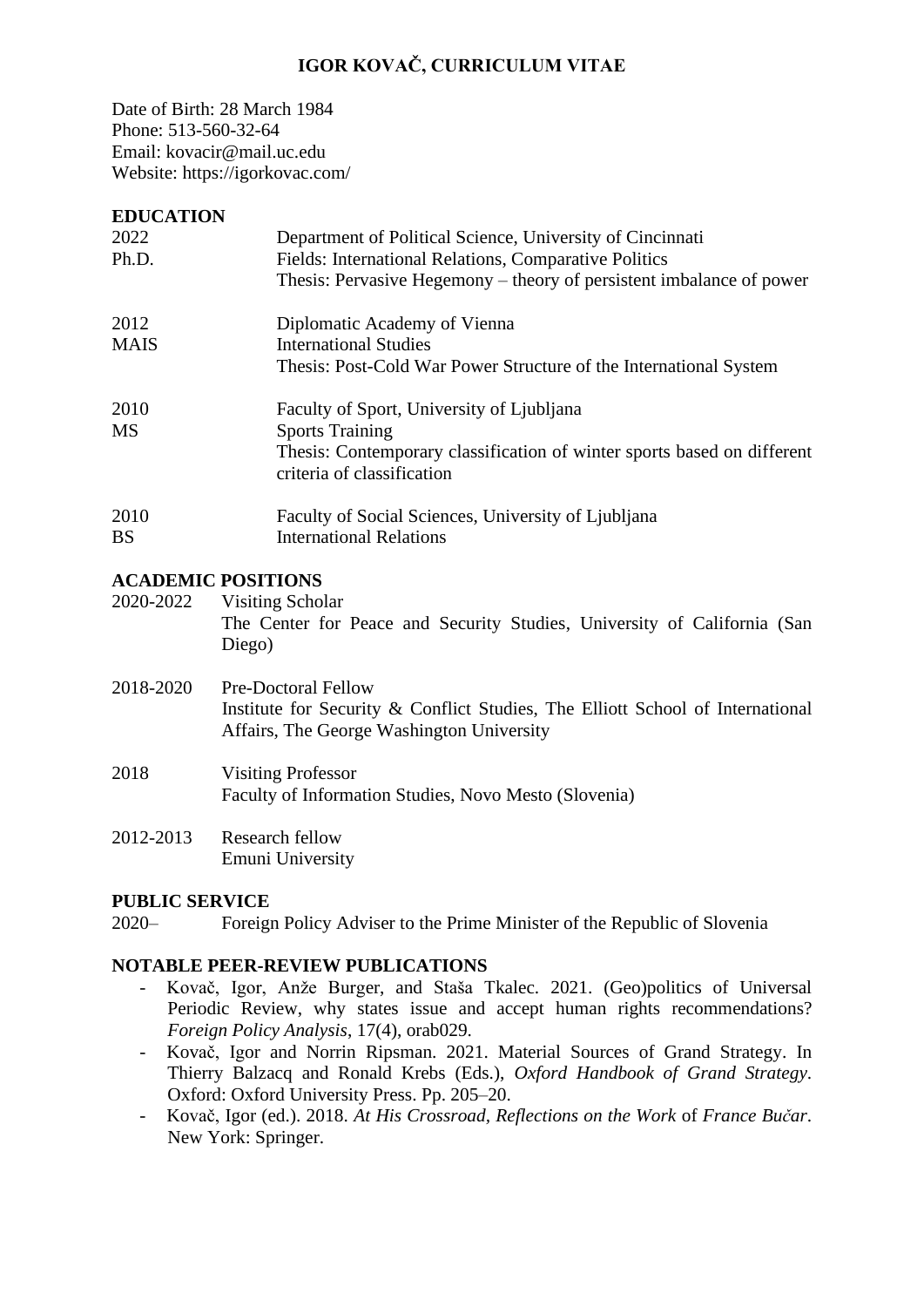## **PAPERS UNDER REVIEW**

- Kovač, Igor and Karolina Praček. Sanctioning Iran: The Case of a Latent Blowback for the European Union
- Kovač, Igor and Ivan Ivanov. Comparing the EU and NATO Approach to Managing and Regulating Cyber Threats
- Kovač, Igor. Geopolitics: The Nexus of Everyone and Everything
- Kovač, Igor and Ivan Ivanov. EU Prudent Peacebuilder

## **RESEARCH IN PROGRESS**

- Kovač, Igor and Hector Bahamonde. Economic Power: *Primus Inter Pares*?
- Kovač, Igor and Duy Trinh. Mind the gap: Bilateral trade datasets
- Kovač, Igor. When the Snows Fall, and the White Winds Blow the Pack Survives: Hegemonic Endurance of the United States
- Kovač, Igor. Economic Intelligence: Different Structures, the same Objectives

## **NOTABLE FELLOWSHIPS, SCHOLARSHIPS, AWARDS AND ACHIEVEMENTS**

- 2019 Taft Research Center Fellowship (\$17600)
- 2018 Charles Koch Institute Pre-doctoral fellowship (\$38500)
- 2017 Slovenian Research Agency grant  $(62813.21)$
- 2017 Charles Koch Institute dissertation grant (\$5000)
- 2017 English Speaking Union (\$1000)

## **RECENT CONFERENCE ACTIVITY**

- 2021 Economic Power: *Primus Inter Pares*? April 6-9, ISA Annual Convention, Virtual Platform
- 2020 Measuring International Trade During Conflict: Which Data Should Scholars Use? September 10-13, APSA Annual Meeting in San Francisco
- 2020 Economic Power: Primus Inter Pares? September 10-13, APSA Annual Meeting in San Francisco (with Hector Bahamonde)
- 2020 Explaining Organizational Response to Peacebuilding: the case of NATO and the European Union, March 25-28, ISA Annual Convention in Honolulu
- 2019 Explaining EU peacebuilding, November 22-23, ISA Midwest Annual Conference in St. Louis (with Ivan Ivanov)
- 2019 Explaining NATO and EU peacebuilding, October 18-19, ISSS-IS Annual Conference in Denver (with Ivan Ivanov)
- 2019 Pervasive Hegemony: A New U.S. Grand Strategy of Restraint, August 29 September 1, APSA Annual Meeting in Washington
- 2019 When the snows fall, and the white winds blow the pack survives: Grand Strategy of Pervasive Hegemony, March 27-30, ISA Annual Convention in Toronto

## **TEACHING EXPERIANCE**

- 2020 International Political Economy
- 2019 Intro to Comparative Politics
- 2018 Statistics 2, US Political Intelligence and Counterintelligence<br>2017 Intro to International Relations. US Political I
- 2017 Intro to International Relations, US Political Intelligence and Counterintelligence, America and the World
- TA Intro to Comparative Politics, Cybersecurity, Political Inquiry